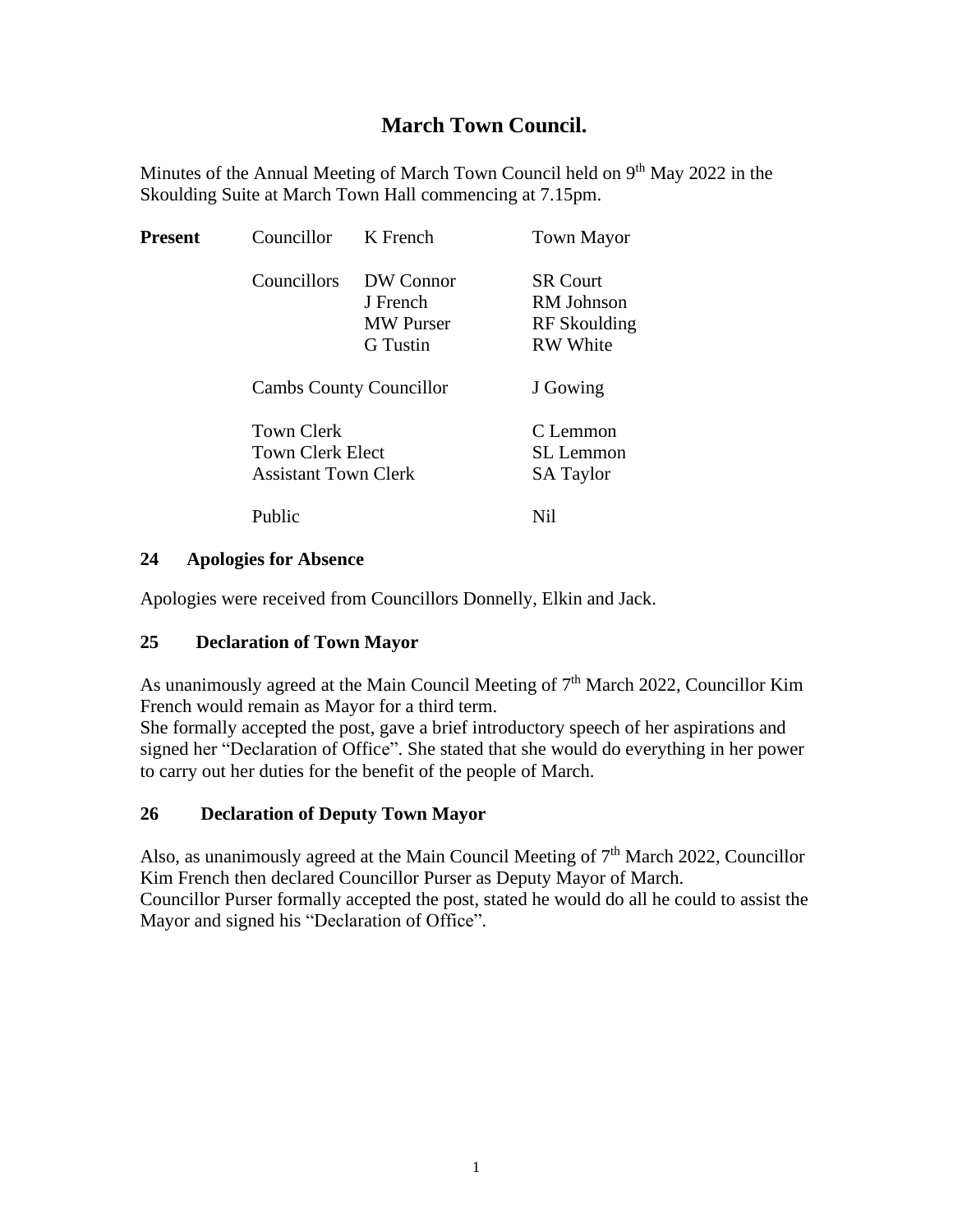# **27 Agreement of Mayor's Allowance**

Councillor Kim French declared a prejudicial interest, left the debating table and took no part in discussions whilst the Mayor's allowances were being discussed.

Councillor Purser took the Chair for this agenda item only.

It was unanimously agreed that the following allowances would apply for 2022 / 2023: £3,050.00 Basic Mayors allowance.

£ 400.00 Travelling allowance.

These amounts coincided with the amounts provided within this year's budget.

# **28 Dates of Council Meetings for 2022 / 2023**

The dates for the 2022 / 2023 meetings were agreed as presented (See Appendix 1).

# **29 Appointment of Committee Members & Council Representatives**

It was agreed to appoint Committee Members and Council Representatives in accordance with Appendix 2 (2 pages).

## **30 Public Participation**

Since nobody had given the requisite notice to the Clerk to enable them to address the meeting, no public participation took place.

## **31 Minutes of Meetings**

The minutes of the following meetings were agreed and signed by the Mayor: Queen's Platinum Jubilee Sub-Committee Meeting of 4<sup>th</sup> April 2022. Main Council Meeting of 4<sup>th</sup> April 2022. Annual Assembly of 25<sup>th</sup> April 2022. Planning Sub-Committee Meeting of 25<sup>th</sup> April 2022.

## **32 Matters Arising**

Re Platinum Jubilee Meeting of  $4<sup>th</sup>$  April 2022:

The tree trunks situated round the edge of the Suffolk Way / Breton Avenue grass area have been deliberately moved. In consequence, Councillor Skoulding agreed to arrange to have them fixed more firmly and concreted into position.

Re Main Council Meeting of 4<sup>th</sup> April 2022:

Minute 8: The Clerk reported that he had emailed Paul Medd (and others) on 5th April 2022 regarding March Town Council's concerns regarding the regeneration of Broad Street and the Market Place.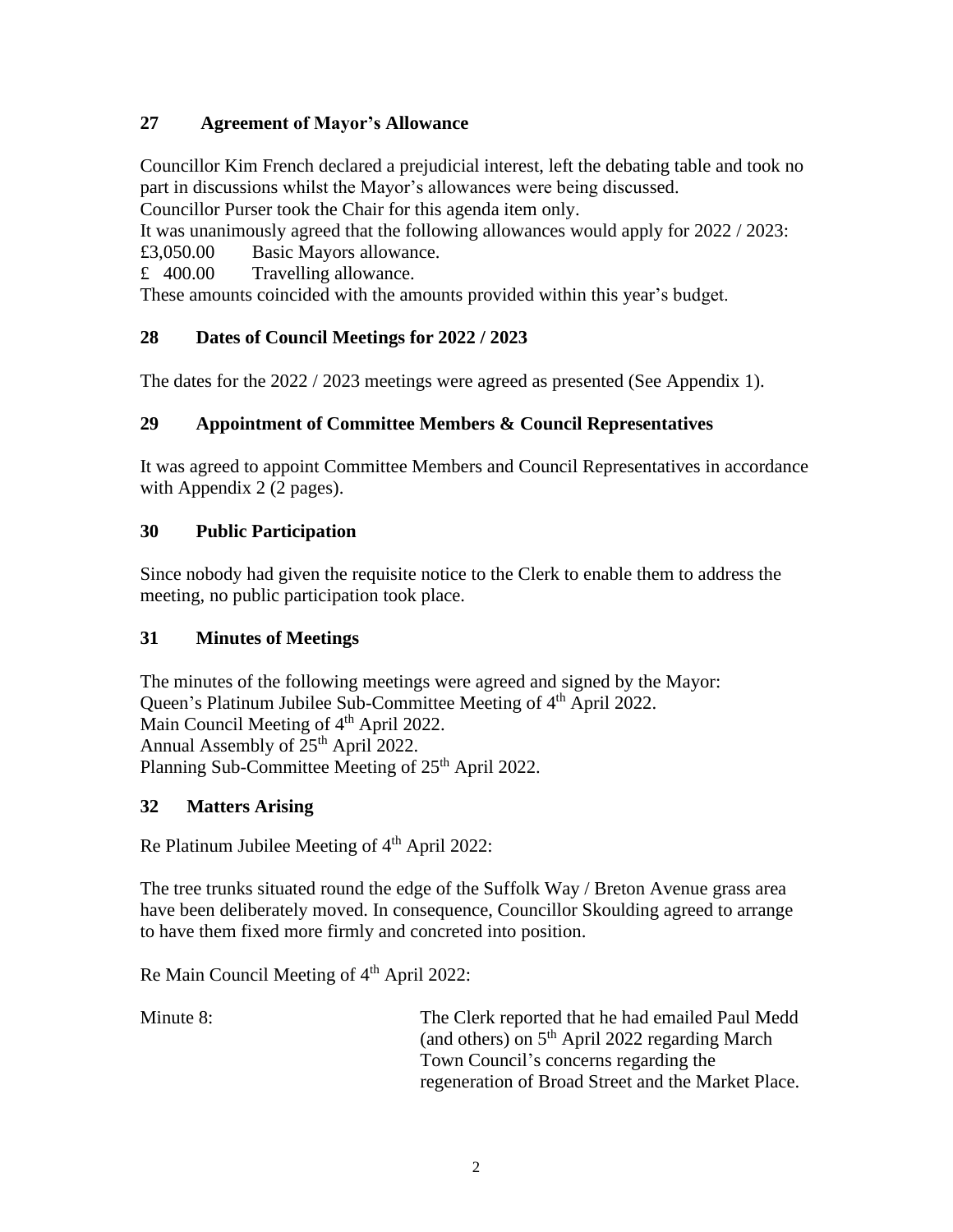In consequence, FDC Officers attended the 25<sup>th</sup> April 2022 Annual Assembly in an attempt to alleviate concerns.

Re Annual Assembly of  $25<sup>th</sup>$  April 2022:

| Minute 12:       | Since Councillors had not been impressed with the<br>FDC presentation at the Annual Assembly, the<br>Clerk reported that he had emailed Paul Medd and<br>others on 26 <sup>th</sup> April 2022 regarding March Town<br>Council's continuing concerns regarding the<br>proposed redevelopment of Broad Street and the<br>Market Place. Councillors were circulated with a<br>copy of the email on that same date. |
|------------------|------------------------------------------------------------------------------------------------------------------------------------------------------------------------------------------------------------------------------------------------------------------------------------------------------------------------------------------------------------------------------------------------------------------|
| Minute $12(o)$ : | Phil Hughes responded to the above-mentioned<br>concerns by emailing the Town Clerk on 6 <sup>th</sup> May<br>2022 but had still not provided the information<br>requested.<br>In consequence, the Clerk was requested to forward<br>a letter of complaint on 10 <sup>th</sup> May 2022. A lengthy<br>discussion ensued whereby the contents thereof<br>were debated in detail and unanimously agreed.           |

#### **33 Planning Applications**

Because of their position on the Fenland District Council Planning and Development Committee and their commitment to Paragraph 28 of the Fenland District Council Code of Conduct, Councillors Connor, J French and Purser declare a permanent personal interest and take no part in discussions relating to planning matters. It is also noted that, due to his involvement in the building industry, Councillor Skoulding does not take part in any discussions relating to planning issues.

The afore-mentioned Councillors left the debating table for the entire time that planning applications were discussed.

It was agreed that one additional planning application would be discussed.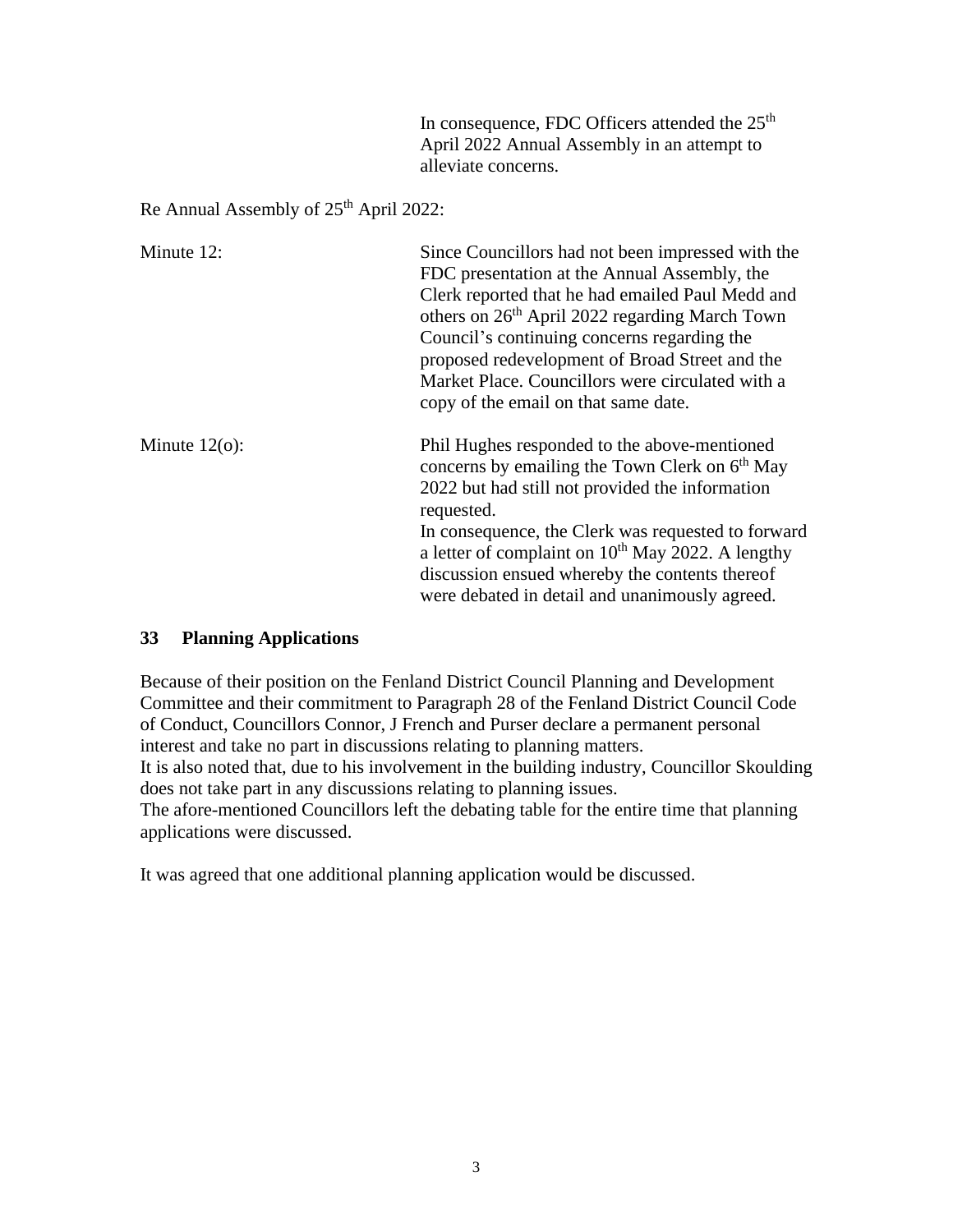| Application<br><b>Number</b> | Name & Address of Applicant, Details of Application,<br>and Recommendation of March Town Council.                                                                                                                                                                                                                                                                                              |
|------------------------------|------------------------------------------------------------------------------------------------------------------------------------------------------------------------------------------------------------------------------------------------------------------------------------------------------------------------------------------------------------------------------------------------|
| F/YR21/0855/F                | Mr Lee Russell, Cedarwoods, 72 Barton Road, Wisbech.<br>Erect 18 x dwellings with associated garages, parking and<br>landscaping, and the formation of an access, involving the<br>demolition of existing outbuildings at 7 Wisbech Road,<br>March.<br>Revised proposals have been received in respect of the<br>above.                                                                        |
|                              | The revision is: Revised Site Plan and further plans and<br>details about FRA and Drainage Strategy and Plan,<br>Highways works including access, tracking and bus stop<br>relocation.                                                                                                                                                                                                         |
|                              | Received: 28 April 2022                                                                                                                                                                                                                                                                                                                                                                        |
|                              | Reply by: 12 May 2022                                                                                                                                                                                                                                                                                                                                                                          |
|                              | Recommend approval.                                                                                                                                                                                                                                                                                                                                                                            |
| F/YR22/0234/F                | Mr J Chandler & Miss S Yorke, 4 St Peters Road, March.<br>Erect 1 x dwelling (3-storey, 4-bed) and associated garden<br>structures at Land North of 4 Causeway Close, March.<br>Revised proposals have been received in respect of the<br>above.<br>The revision is: Revised site plan, elevations and floor<br>plans.<br>Received: 3 May 2022<br>Reply by: 17 May 2022<br>Recommend approval. |
| F/YR22/0410/F                | Mr & Mrs Harper, 4 Ingoldsby Close, March.<br>Erect first-floor side extension and insertion of dormer to<br>rear elevation of existing dwelling at 4 Ingoldsby Close,<br>March.<br>Received: 27 April 2022<br>Reply by: 18 May 2022<br>Recommend approval.                                                                                                                                    |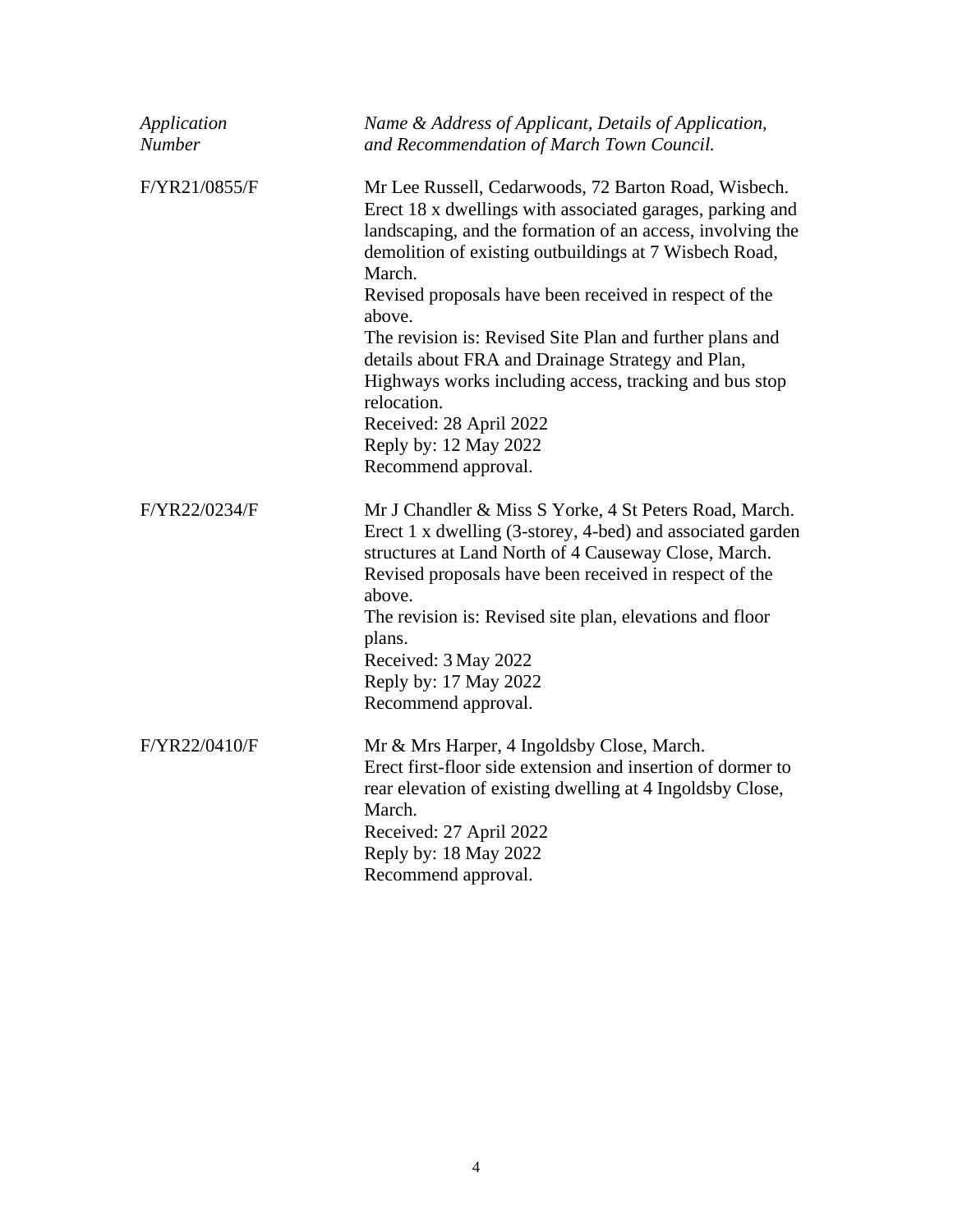| F/YR22/0418/RM | Mr C Grey, Grandford Homes Ltd, 137 Upwell Road,<br>March<br>Reserved Matters application relating to detailed matters of<br>access, appearance, landscaping, layout and scale (Plots 7<br>& 8 only) pursuant to outline planning permission<br>F/YR19/0931/O, to erect 2 x dwellings (2-storey 4-bed)<br>and associated works at Land South of 137 Upwell Road,<br>March.<br>Received: 3 May 2022<br>Reply by: 24 May 2022<br>Recommend approval. |
|----------------|----------------------------------------------------------------------------------------------------------------------------------------------------------------------------------------------------------------------------------------------------------------------------------------------------------------------------------------------------------------------------------------------------------------------------------------------------|
| F/YR22/0431/F  | Mr Thompson, 18 Cromwell Road, March<br>Erect 2-storey, part single-storey rear extension and<br>insertion of first-floor side window to existing dwelling<br>involving demolition of existing extension at 18 Cromwell<br>Road, March.<br>Received: 27 April 2022<br>Reply by: 18 May 2022<br>Recommend approval.                                                                                                                                 |
| F/YR22/0478/F  | Mr John Tufts, Snowmountain Enterprises, Oliver<br>Cromwell Hotel, High Street March.<br>Erect 6 x residential units (1 x 3-storey block of flats $-6x$<br>2-bed) with associated parking on Land South of 88-90<br>High Street, March.<br>Received: 3 May 2022<br>Reply by: 24 May 2022<br>Recommend approval.                                                                                                                                    |
| F/YR22/0463/A  | Mr A Brook, C&J Clark International Limited,<br>40 High Street, Somerset.<br>Display of 2 internally illuminated fascia signs and 1 non-<br>illuminated double sided hanging sign at Clarks Shoes,<br>White Hart Buildings, 1 Broad Street, March.<br>Received: 5 May 2022<br>Reply by: 26 May 2022<br>Recommend approval.                                                                                                                         |

# **34 Schedule of Accounts**

The Schedule of Accounts, as circulated, was agreed.